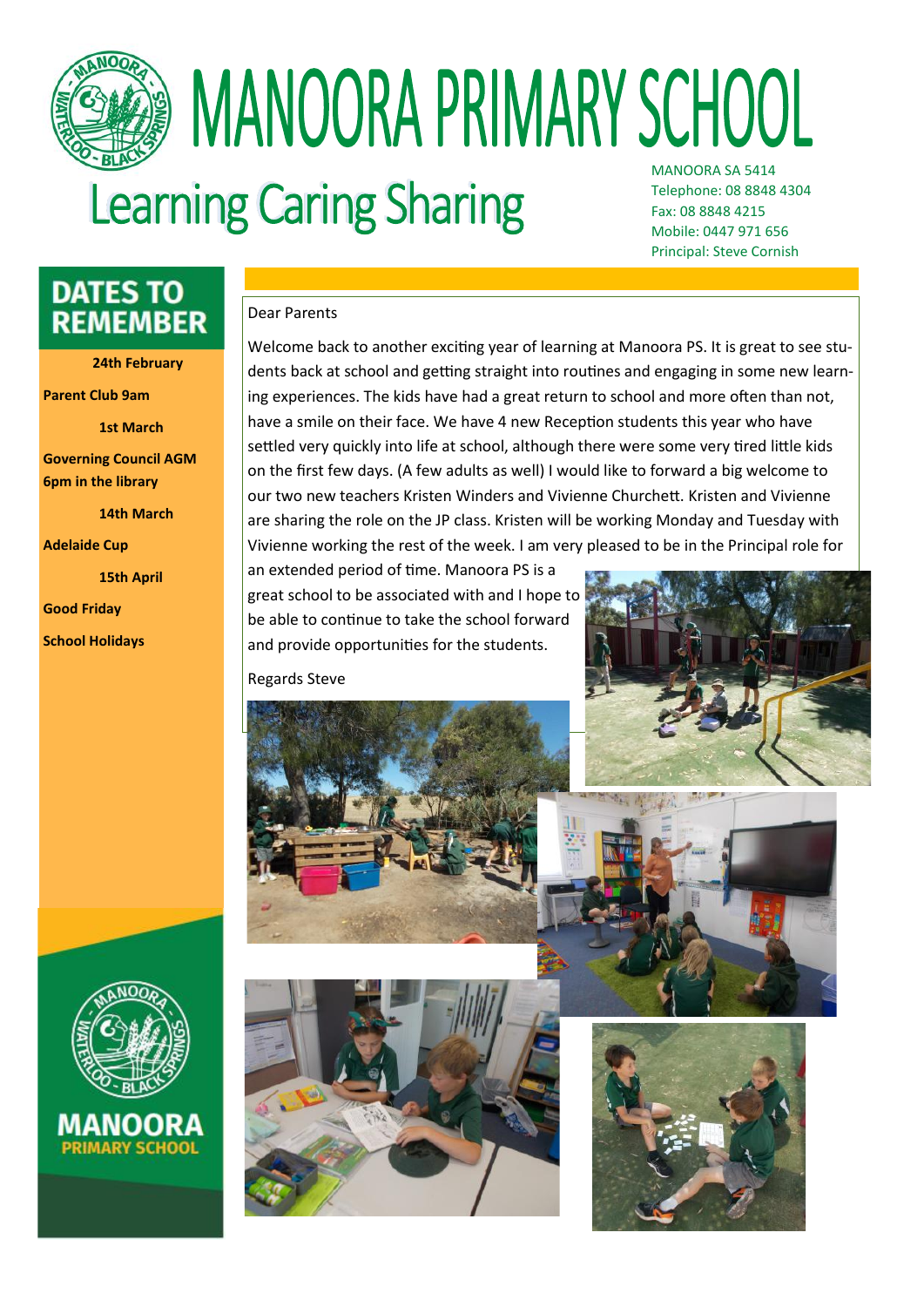

## **MANOORA PRIMARY SCHOOL** MANOORA SA 5414

## **Learning Caring Sharing**

Telephone: 08 8848 4304 Fax: 08 8848 4215 Mobile: 0447 971 656 Principal: Steve Cornish

### Kristen Winders

I have been teaching at Clare Primary for the past 11 years. I went to Primary School here at Manoora. I live on a farm with my partner Jordan and 3 children, Marlee, Levi & Hugh. I am passionate about social & emotional development, Phonics and I have a love for picture books.



### Vivienne Churchett

My name is Vivienne Churchett and I have been teaching for 30 years both in metropolitan Adelaide and regional SA schools. I love teaching Maths, The Arts and Environmental issues. I have a 21 year old Son Tranel. I love animals, gardening, collecting wares and I am a part time artist in clay and textiles.

I am looking forward to our year at Manoora and co-teaching with Kristen.



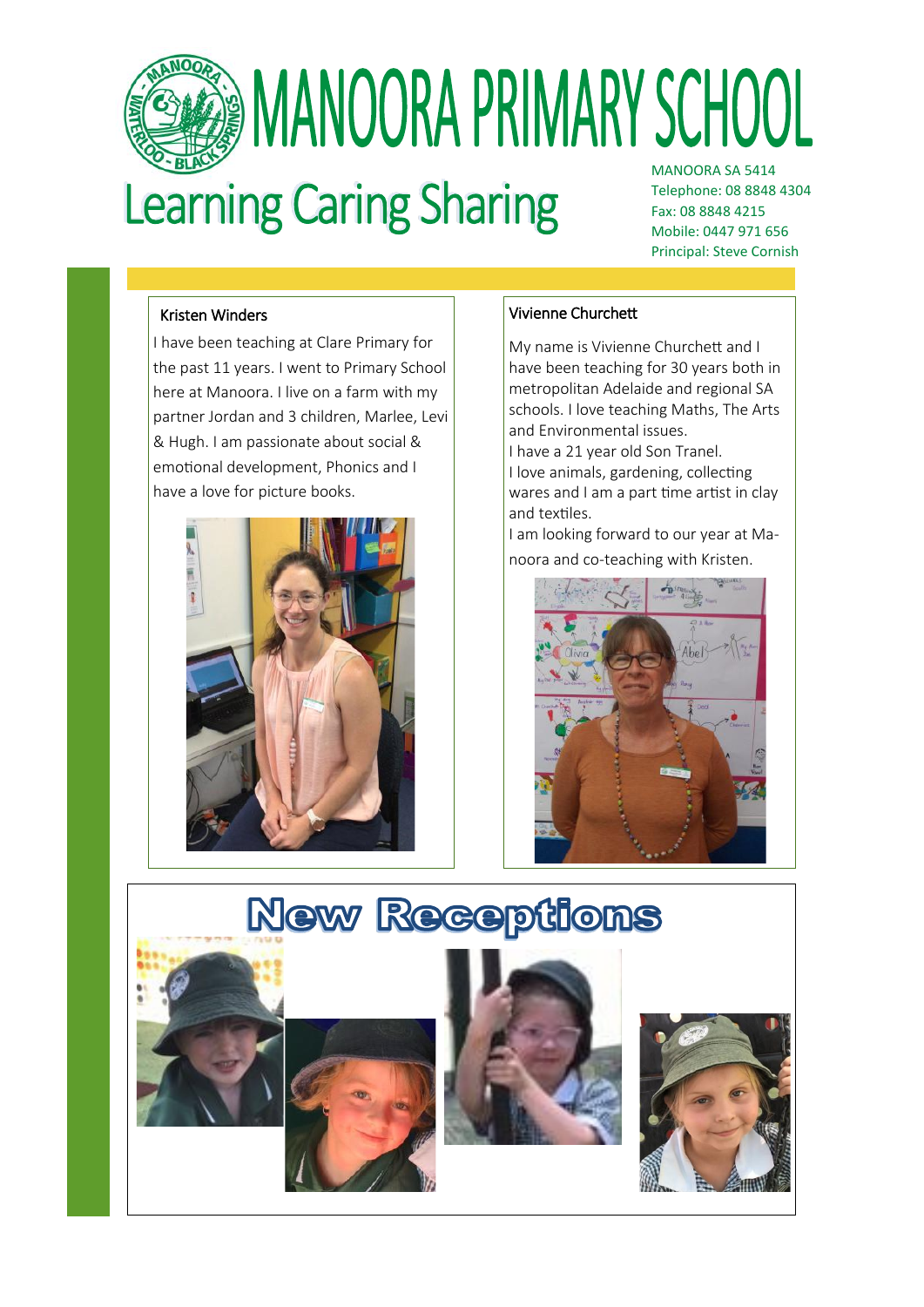# Junior Primary Week 2



Last Wednesday 2nd February we began our new school year in the Junior Primary room. Kristen Winders and Vivienne Churchett spent lots of time preparing the classroom for the year. The learning space is working well, and the children like it too.

So far we have been getting to know each other and making artworks to cover our books.





We have established our daily routines and expectations for our behaviours to support our organisation for learning. The children are working together positively and learning new games to develop socialisation skills.

Kristen teaches Mondays and Tuesdays. Vivienne teaches Wednesday to Fridays. We have been testing the children to determine levels of ability and understanding and will provide children with readers in the next few days.

JP children have a book bag which

they've decorated, which will hold their library books and readers. These bags can be brought every day. We have library time on Thursdays.

We're going to have fun teaching and learning in our new class in 2022.

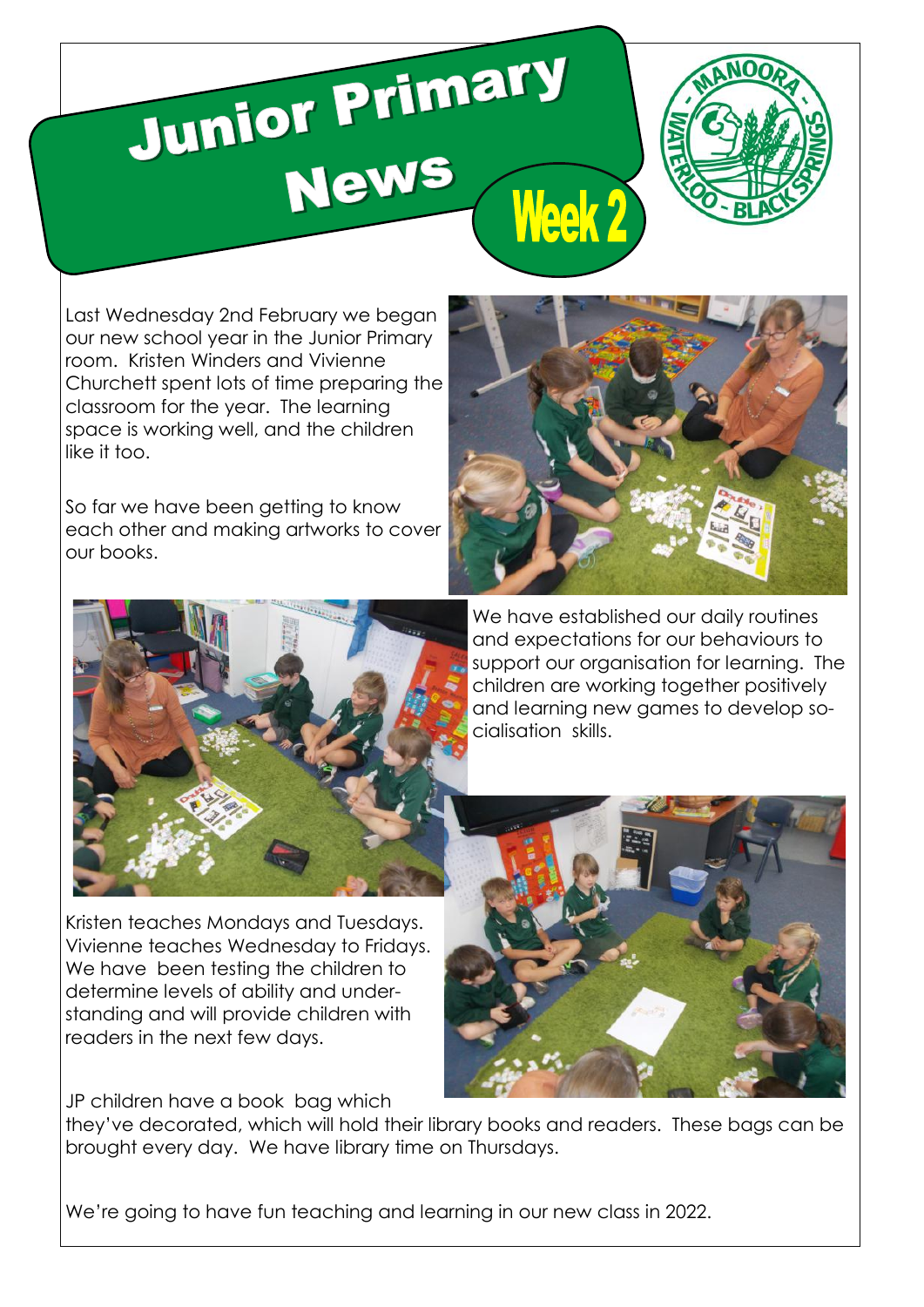

Enrolments are now being taken by Pauline Garrard for piano, keyboard or singing lessons in 2022. Ph 0888430038

**Manoora Primary School** 



Give life. **Give blood in** 

Clare.

**Governing Council** 

### **Annual General Meeting**

Will be held on

Tuesday 1<sup>st</sup> March at 6.00pm in the library. Our first school meeting will follow the AGM.

We encourage you to attend, so please mark this date in your diary.

There will be opportunity for nominations for available positions on the night, or nominations can be made to the front office prior to the AGM.

### **Manoora Primary School Parent Club**

### **Annual General Meeting**

Will be held on

### **Thursday 24th February at 9.00 in the library.**

**Please come along and support this extremely important aspect of our school.**

Got a bit of time this February? Time to give blood and change lives? 1 in 3 people in Clare will need blood and they need people like you to give it. We're rolling into town from the  $8<sup>th</sup>$  of February until the 11<sup>th</sup> of February. Don't forget to pre-book your spot at donateblood.com.au, on our mobile app or on 13 14 95. **Clare Pop-up Blood Donor Centre**

**Friday 11th February 7:30 am – 1:30 pm**

**The Valleys Lifestyle Centre**

**180 Main North Road, Clare**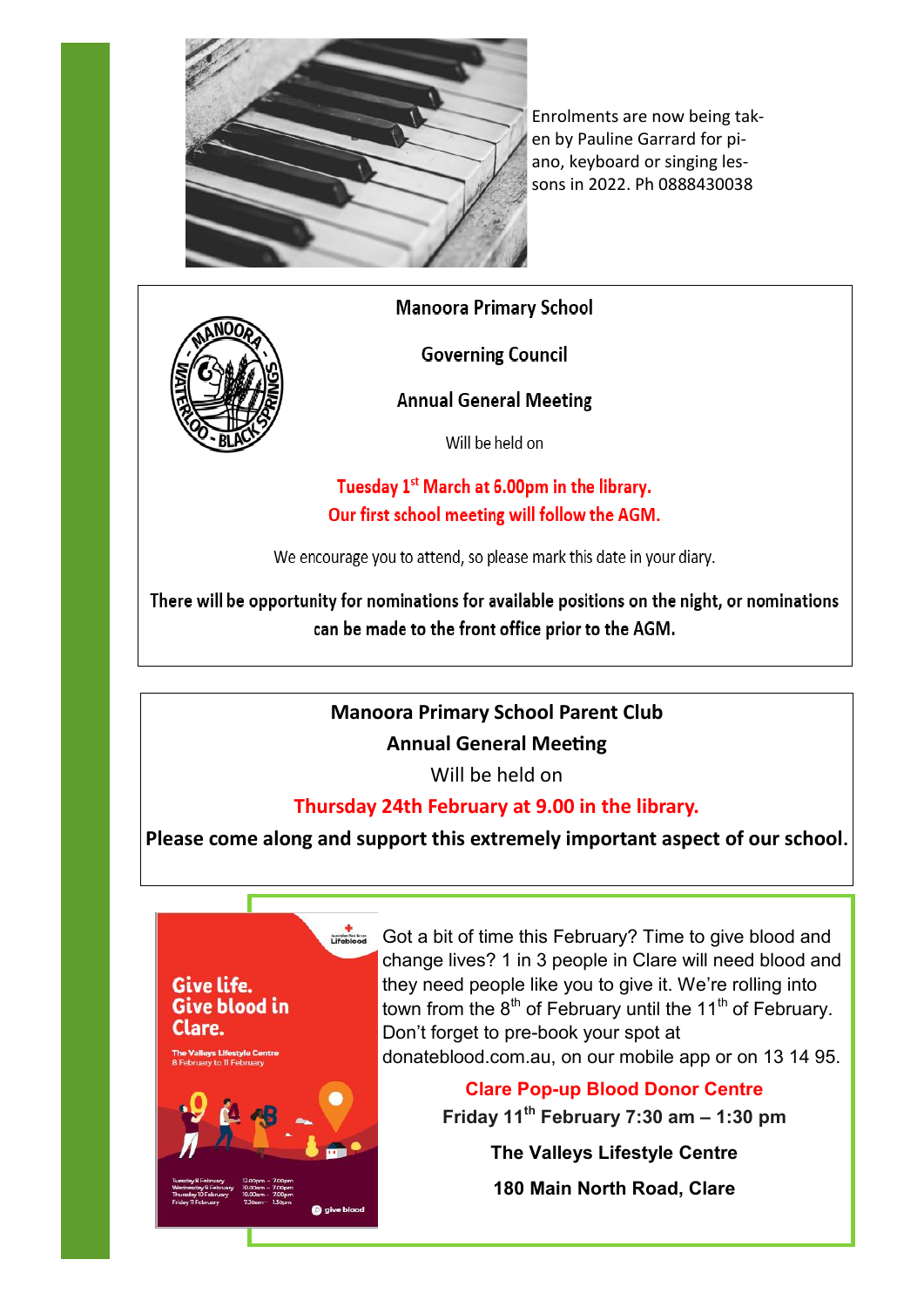### **SA Ambulance Service volunteers needed at Riverton**

The SA Ambulance Service (SAAS) Riverton team and surrounding areas are looking for new volunteers to join their team.

Did you know that your local ambulance station is solely staffed by volunteers?

With more ambulance volunteers needed it's the perfect way for you to give back to your community, while gaining life-saving skills you can use in your everyday life.

Riverton husband and wife volunteer duo Daryl and Deb both had similar motivations for joining up; they wanted to help their community and they now have each acquired a variety of new skills.

Daryl says, "through my involvement with SAAS as a volunteer I have been able to deal with a wide range of issues in a more controlled way. I now have the knowledge and skills to help people in their time of need".

Daryl says that on a personal level he has developed a higher level of personal self-esteem, developed his person-to-person communications, and made new friends that he can rely on.

Deb echoes Daryl's sentiment and says, "the Riverton team is great to be in, as we try to understand each other's opinion, listen to each other and work together. Volunteering has taught me not to judge people too quickly, as you never know what their situation may be".

No prior medical knowledge is required, and no experience is needed. In fact, SAAS will provide all the necessary training totally free of charge, and at the end of your training you'll walk away with a nationally accredited Certificate IV in Health Care.

Most patients are people with chest pain, breathing problems, have experienced a fall, or have pre -existing medical conditions. Of course, on some occasions there are major incidents, but these are a very small portion of the work. You will always be paired with a qualified ambulance officer, who will be there to assist and support you.

Whether you work full-time, are a student or retired, volunteering with SAAS can help you broaden your skillset, meet like-minded community members and make new friends. With flexible rosters that can work around your lifestyle, you don't always need to be at the ambulance station when on -call.

There's no better time to take control in an emergency, and help save the lives of others.

Interested? Call Regional Team Leader, Lloyd Tonkin on 0417 843 515 or the Volunteer Support Unit on [8150 3460 \(](tel:08%208150%203460)Monday to Friday, 8.30am to 4.30pm). Or apply through the SAAS website: www.saasvolunteer.sa.gov.au or email [SAASvolun](mailto:SAASvolunteer@sa.gov.au)[teer@sa.gov.au](mailto:SAASvolunteer@sa.gov.au)

See what we get up to on Facebook @SAAmbulanceService or Instagram @sa\_ambulanceservice.